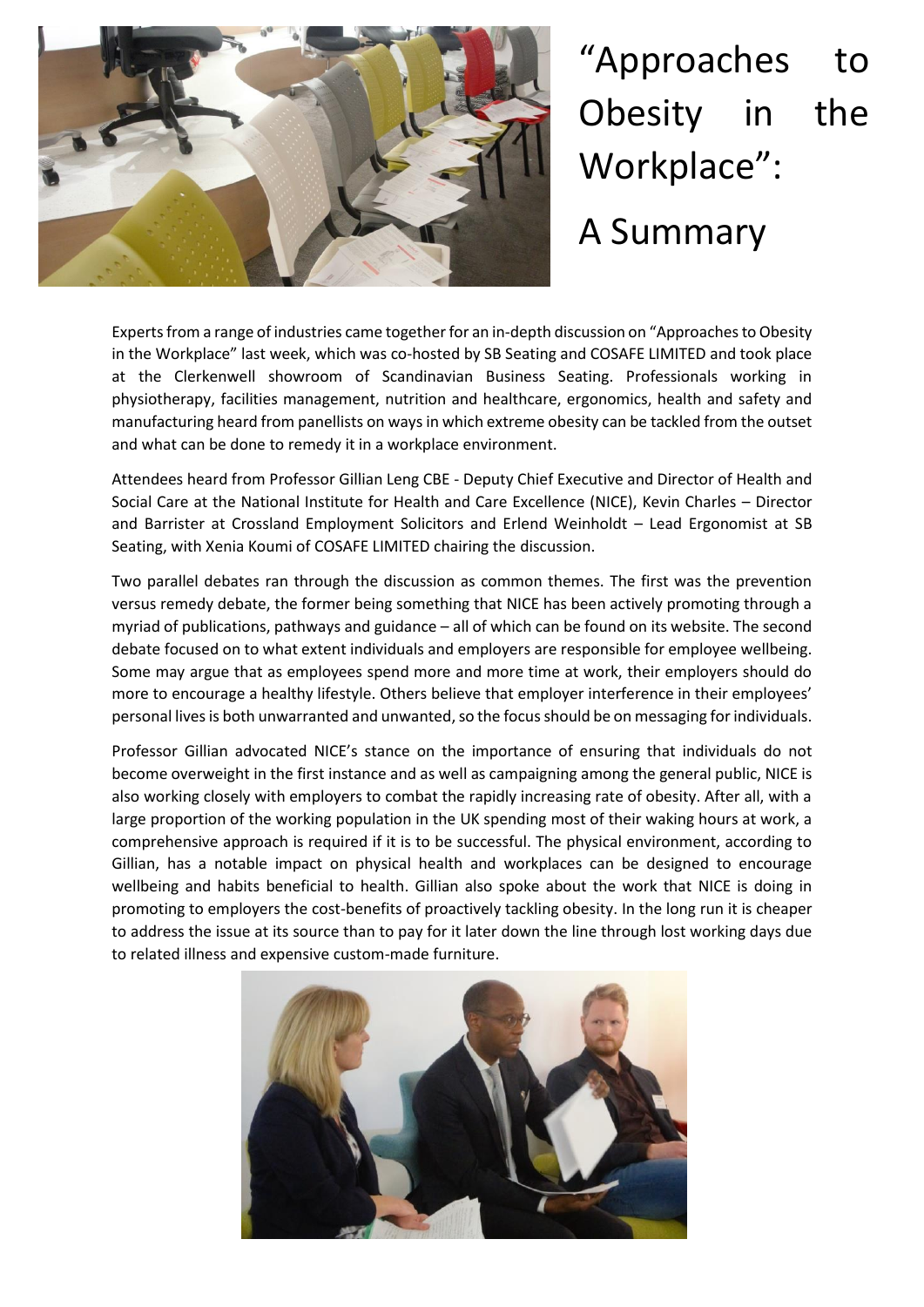Almost half of UK employers are less inclined to recruit an applicant at interview stage if they are obese, according to a study carried out earlier this year by Crossland Employment Solicitors, which asked a thousand employers across the UK about their attitudes to obesity. Kevin Charles told attendees that his firm has seen an increase in obesity-related enquiries from employers in recent months and that while there is no specific law relating to obesity in the workplace, recent landmark cases are setting a new precedent. These high-profile cases show that while the effects of obesity can mean that an employee can be protected by the law, obesity in and of itself does not inherently justify any legal protection. NICE's cost-benefit approach would, it seems, hit home with employers, with Crossland's survey showing that 61% of them worry about the potential cost to the business to accommodate the side effects of severely overweight staff. According to Kevin, the law regarding obesity and specifically obesity in the workplace is not likely to change any time soon, despite this issue evidently becoming more of a concern for UK employers.



The place of a chair manufacturer in this discussion is two-fold: as a promoter of 'active sitting' (designing chairs that encourage small movements while sitting) it contributes to the preventative aspect of obesity in the workplace and at the same time, offers solutions for those who already have bariatric requirements (including chairs with a high weight rating). Erlend covered both points of view during his presentation to attendees, explaining that SB Seating aims to create chairs that are comfortable to sit on, but not so comfortable that an individual would want to sit all day without having to stand up. It's important that users incorporate frequent movement into their tasks, whether it is a conscious effort (i.e. standing up and walking around) or subconscious (fidgeting or rocking in their chairs while sitting). These small movements, he believes, though they wouldn't prevent someone from gaining weight or help them to lose weight, can help improve general wellbeing and productivity. The phenomenon of sit-stand desks was also addressed by the panel, as they have been hailed in recent times as a way of reducing the harmful effects of prolonged sitting. The panellists were in agreement that this is again an employee versus employer question, as even if an individual is provided with a sit-stand desk, it doesn't necessarily mean they will stand while working. Nobody wants to be the sore thumb standing up in the middle of an open plan office when everyone else is seated, so it is a question of incorporating healthy habits and making them the norm and not the exception. Erlend also spoke about the British Standard 5459-2: 2000, which is the highest standard for testing all office pedestal seating for use by individuals weighing up to 150kg (23.5 stone) and for use up to 24 hours a day. With the incidence of morbid obesity going up and fast, perhaps it is only a